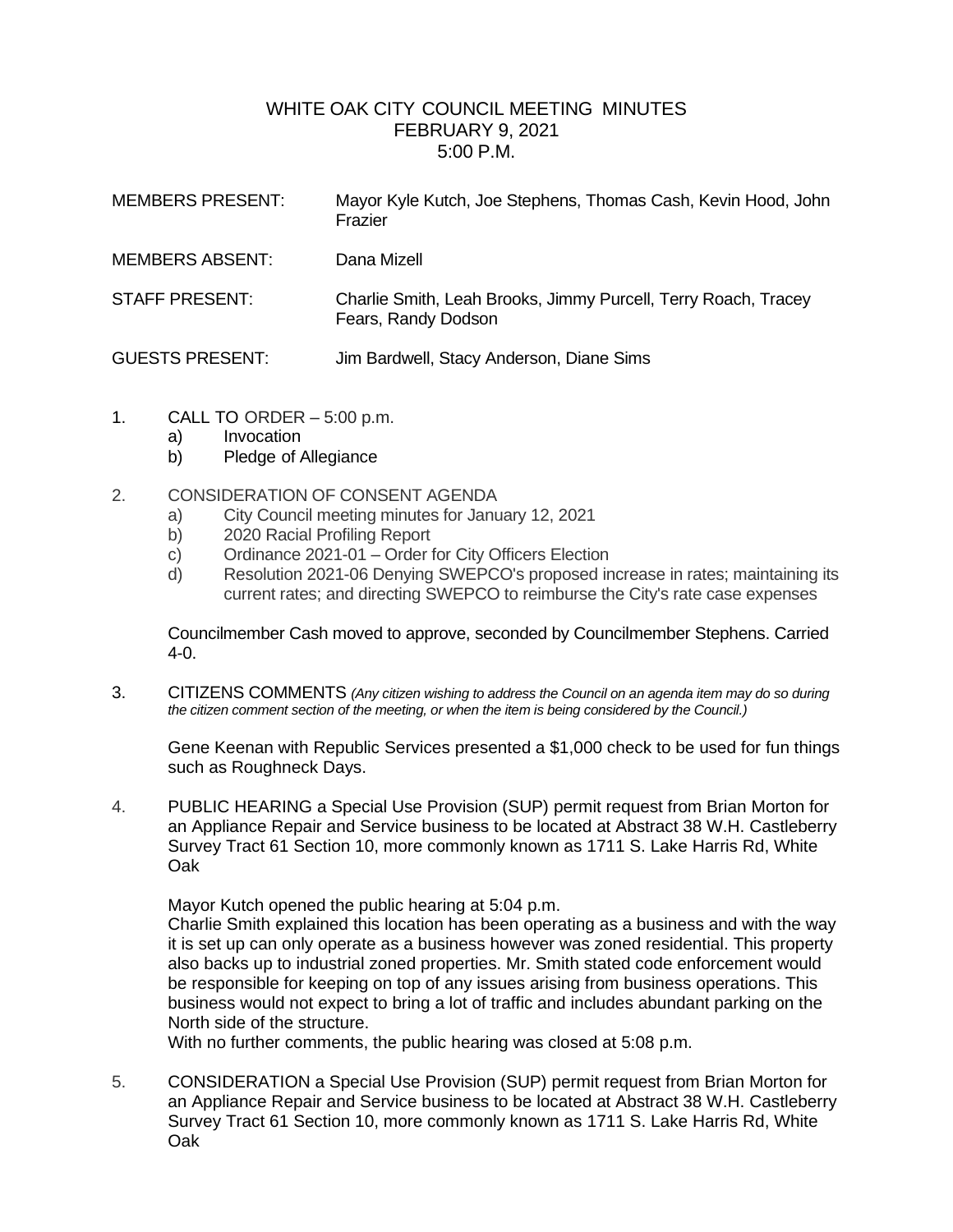Mayor Pro-tem Hood moved to approve, seconded by Councilmember Stephens. Carried 4-0.

#### 6. CONSIDERATION of Ordinance 2021-02 adding Section 30-6 Fire Department Cost Reimbursement

Fire Chief Jimmy Purcell stated the fire department has received a \$10,000 Health and Wellness Grant through VFIS for the purchase of exercise equipment. Mr. Purcell stated they have received their first payment from Sure Fire Recovery in the amount of \$2,125 with four more claims still pending that would equal \$33,000 if complete. Mr. Smith stated this ordinance would add the ability for the Fire Department to continue with these funds and the city to receive the proceeds to further support the department.

Councilmember Stephens moved to approve, seconded by Councilmember Frazier. Carried 4-0.

#### 7. CONSIDERATION of Ordinance 2021-03 amending Section 66-37(a) – Collection of Solid Waste

Mr. Smith explains there has been an issue with trash carts being left out all the time and this ordinance will enable code enforcement the ability to enforce a timeframe for carts to be by the road.

Mayor Pro-tem Hood moved to approve, seconded by Councilmember Cash. Carried 4-0.

### 8. CONSIDERATION of Resolution 2021-01 for SIB Loan Execution

Mr. Smith explained this resolution is for the execution for the receipt of funds for the George Richey expansion project.

Councilmember Cash moved to approve, seconded by Mayor Pro-tem Hood. Carried 4-0.

#### 9. CONSIDERATION of Resolution 2021-02 for SH 42 ROW Funds Contribution

Mr. Smith explained this resolution is a commitment to contribute the 10% in the amount of just over \$720,000 required for the Hwy 42 expansion project and they are wanting that amount by December 2021.

Mr. Smith further explained that if the city decided not to approve contributing the 10% that Texas Department of Transportation could require the city to remove all water lines from their rights-of-way and it would cost the city much more than the percentage currently being requested.

Mayor Pro-tem Hood moved to approve, seconded by Councilmember Stephens. Carried 4-0.

10. CONSIDERATION of Resolution 2021-03 authorizing WOEDCO to enter into an economic development performance agreement with Blue Canyon Poolscape Concepts, LLC.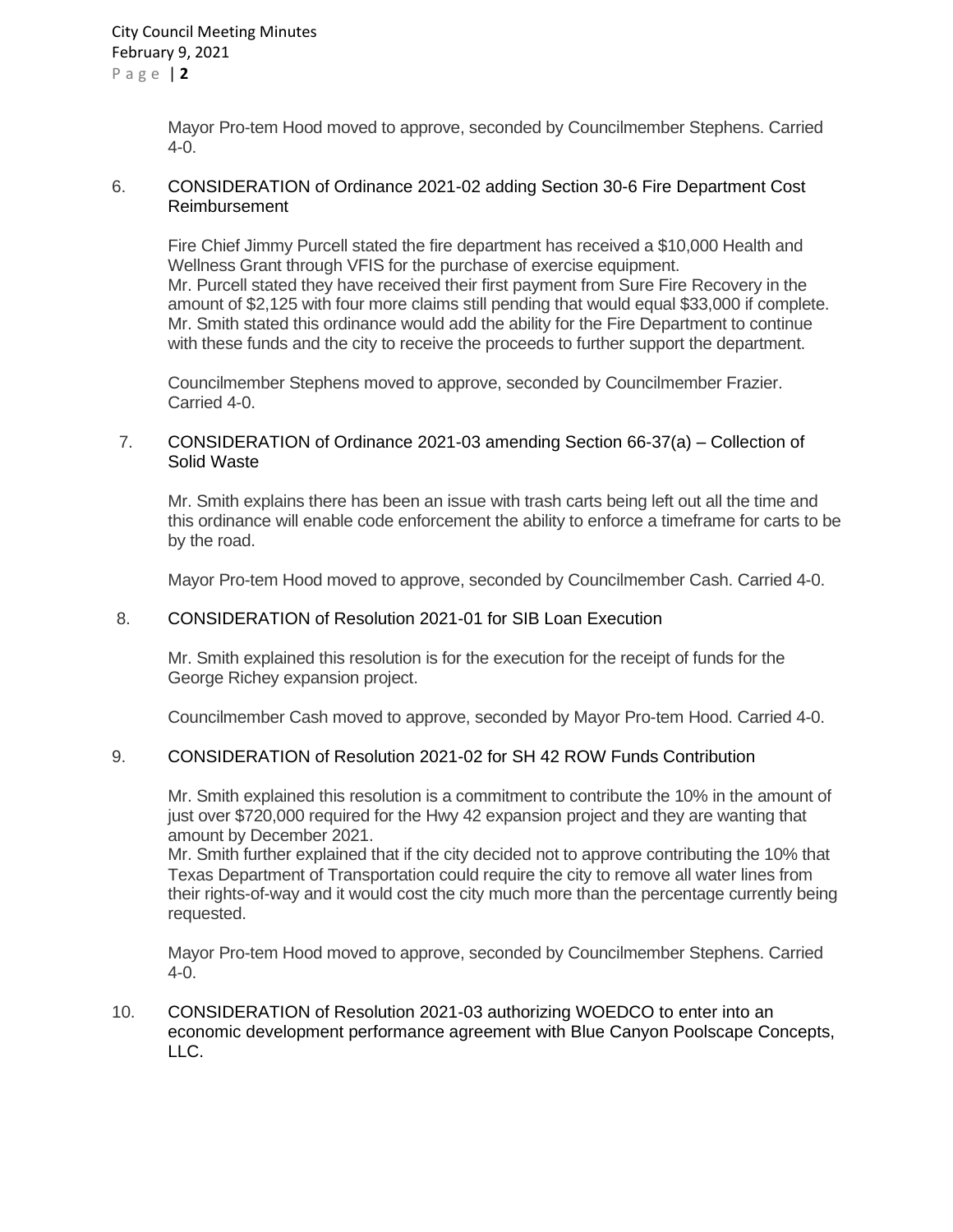Mr. Smith explained Blue Canyon Pools has been in White Oak for 17 years, are part of the community and have expanded to add five new employees. WOEDCO offered them a \$25,000 grant toward the purchase of equipment.

Councilmember Stephens moved to approve, seconded by Councilmember Frazier. Carried 4-0.

### 11. CONSIDERATION of Resolution 2021-04 authorizing WOEDCO to enter into an economic development performance agreement with Energy Weldfab, Inc.

Mr. Smith explained Energy Weldfab has approximately 120-130 employees and are needing to revamp their IT equipment that would cost \$150,000 in total. WOEDCO offered a grant in the amount of \$75,000.

Councilmember Cash moved to approved, seconded by Councilmember Stephens. Carried 4-0.

### 12. CONSIDERATION of Resolution 2021-05 authorizing WOEDCO to enter into an economic development performance agreement with PDQ Logistics LLC DBA PDQ America

Mr. Smith explained PDQ is a trucking company and they are needing to revamp the facility to facilitate expansion. WOEDCO offered a \$50,000 grant.

Mayor Pro-Tem Hood moved to approved, seconded by Councilmember Stephens. Carried 4-0.

## 13. CONSIDERATION of soliciting bids for Old Hwy 80 bridge repair

Mr. Smith explained the bridge is in bad shape and needs more than just band-aids, per Tracey Fears, Public Works Director, it needs deck repair and will need an engineer's quote. The plan is to fix the bridge then use the CDBG for the road.

Councilmember Frazier moved to approve, seconded by Councilmember Cash. Carried 4-  $\Omega$ .

## 14. CONSIDERATION of Employee COVID-19 Pay

Mr. Smith explained the requirement to provide paid time off for employees for COVID-19 reasons expired December 31, 2020. Employee's may feel the need to attend work even if they are experiencing symptoms and this temporary policy would extend the COVID pay until later in the year to prevent transmission of the virus between employees.

Councilmember Cash moved to approve, seconded by Mayor Pro-tem Hood. Carried 4-0.

## 15. CITY COORDINATOR REPORT

- a) Update on capital improvement projects
	- Work on old Hwy 80 would begin April with the CDBG in the form of a two-inch overlay. There is a new owner for North Oak Grocery with the closing set for March 1, 2021. The new owners plan on a total renovation including parking lot to begin immediately with the possibility of a little restaurant.